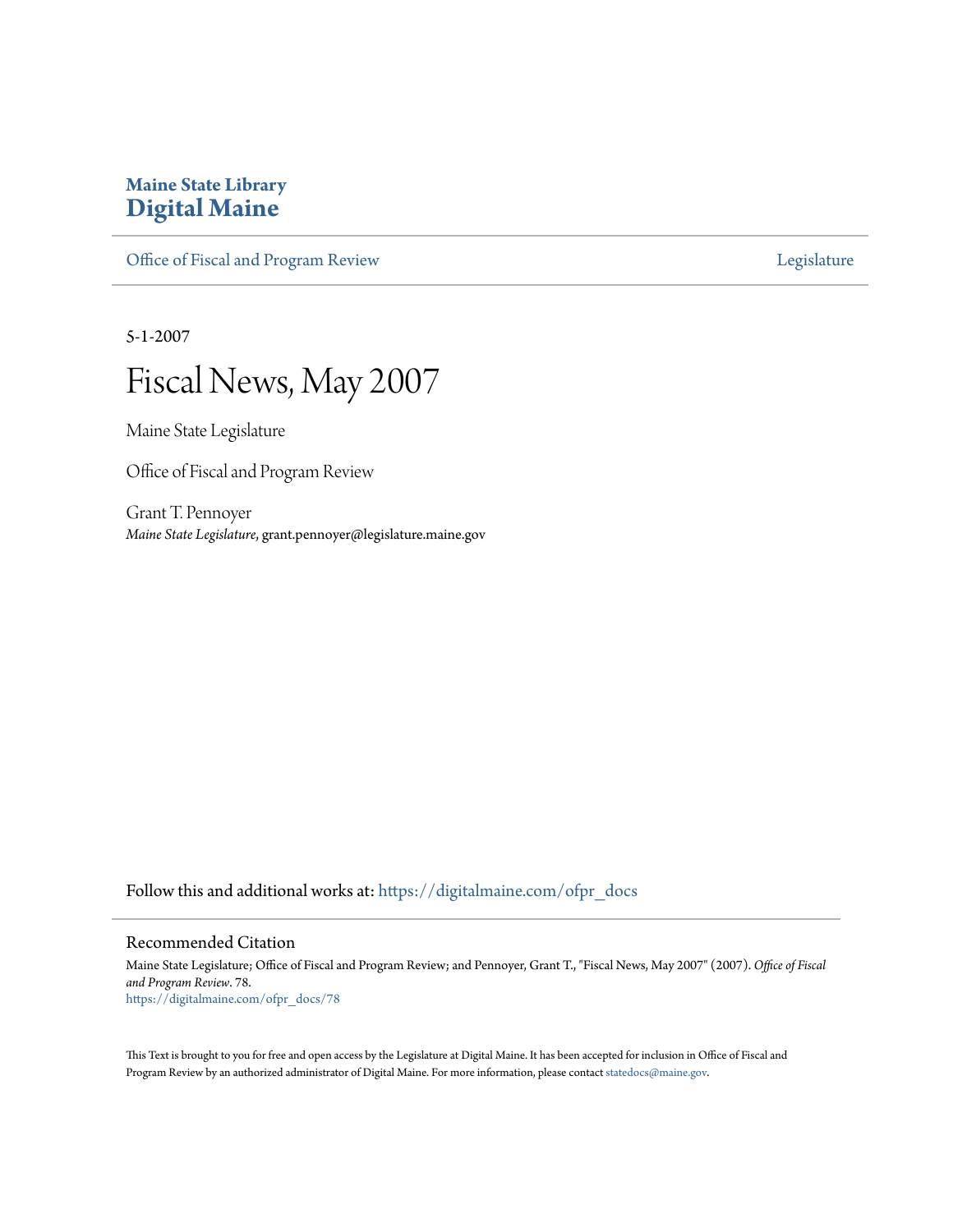**MONTHLY NEWSLETTER OF THE OFFICE OF FISCAL AND PROGRAM REVIEW MAY 2007** 

#### **Volume 1***,* **Number 5**

| Month In Review1                     |
|--------------------------------------|
| <b>General Fund Revenue</b>          |
| <b>Highway Fund Revenue</b>          |
| Cash Balances Update2                |
| <b>Revenue Forecast Update3</b>      |
| <b>Maine's Credit Rating Update4</b> |
| <b>MaineCare Spending Update4</b>    |

#### **Attachments**

- **April 2007 Revenue Variance Report………...…6**
- **Comparison of Actual Fiscal Year-To-Date Revenue…....7**

Questions or Comments regarding specific sections contact:

#### **Grant T. Pennoyer, Director**

**Office of Fiscal and Program Review 5 State House Station Augusta, Maine 04333-0005 Telephone: (207) 287-1635** 

**grant.pennoyer@legislature.maine.gov** 

**www. maine.gov/legis/ofpr/**

The Office of Fiscal and Program Review (OFPR) is a nonpartisan staff office of the Legislative Council providing budget, tax and general fiscal research and analysis for the Maine State Legislature.



#### *Month In Review*

CAL N

The Appropriations Committee continued work on the biennial budget bill, although they did take 4 days to hold public hearings on all of the 60 plus other bills remaining in committee. The committee is hoping to complete work and vote on the budget prior to the Memorial Day weekend.

The Taxation Committee continued work on a tax reform package on top of all of the committee's other bills. The Committee was planning to conclude its work on the package and all bills also before the Memorial Day weekend. Many elements of the tax reform package are still moving targets, although some elements have been receiving press coverage of late.

April's revenue picture did not result in a substantial positive "April Surprise," but the results were large enough, particularly in light of additional bad news regarding MaineCare Spending (see article on page 4), that the State Budget Officer called a special meeting of the Revenue Forecasting Committee to review fiscal year 2007 revenue.

As we enter the final month before statutory adjournment, the Legislature will be facing a mountain of fiscal decisions including enacting the two biennial budget bills, reviewing a tax reform package and reviewing all of the bills on the Special Appropriations Table and Special Highway Table.

## *General Fund Revenue Update*

#### **Total General Fund Revenue - FY 2007 (\$'s in Millions)**

|                                                           |  |  | $\%$ Prior $\%$                     |  |
|-----------------------------------------------------------|--|--|-------------------------------------|--|
|                                                           |  |  | Budget Actual Var. Var. Year Growth |  |
| Apr '07 408.3 413.4 5.2 1.3% 382.0 8.2%                   |  |  |                                     |  |
| FYTD $2,275.1$ $2,288.1$ $13.0$ $0.6\%$ $2,221.3$ $3.0\%$ |  |  |                                     |  |

General Fund revenue was over budget by \$5.2 million in April. This increased the positive Fiscal Year-to-date (FYTD) variance to \$13.0 million  $(+0.6\%)$ . See attachments on pages 6 and 7.

Individual Income Tax and Estate Tax are major positive variances.While Cigarette Tax and Insurance Companies Tax were the major negative variances. Insurance Companies Tax negative variance appears to be a timing issue that will be offset in May.

Other Revenue was under budget in April by \$6.4 million, but \$4.4 million of this was related to liquor profit sharing that was received late.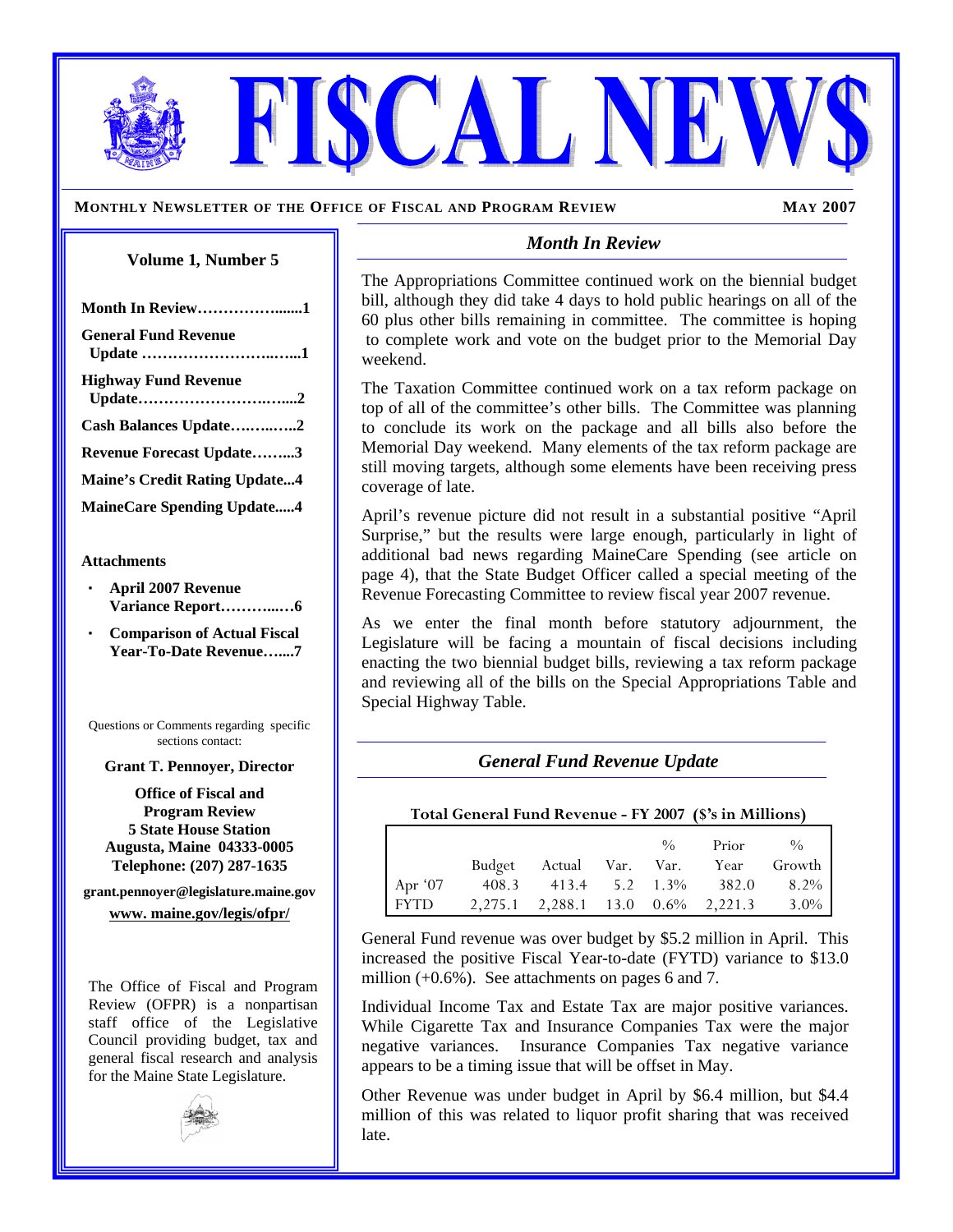| <b>Highway Fund Revenue Update</b> |  |  |
|------------------------------------|--|--|
|------------------------------------|--|--|

| Total Highway Fund Revenue - FY 2007 |
|--------------------------------------|
| $($'s in$ Millions)                  |

| $\sqrt{2}$ b in namnons |                                |  |  |                                       |       |         |  |  |  |
|-------------------------|--------------------------------|--|--|---------------------------------------|-------|---------|--|--|--|
|                         |                                |  |  | Budget Actual Var. % Var. Year Growth | Prior | $\%$    |  |  |  |
| Apr<br>$67$             |                                |  |  |                                       |       |         |  |  |  |
|                         | 24.2 26.6 2.5 10.3% 24.1 10.5% |  |  |                                       |       |         |  |  |  |
| FY                      |                                |  |  |                                       |       |         |  |  |  |
| l TD                    |                                |  |  | 250.7 251.0 0.2 0.1% 248.7            |       | $0.9\%$ |  |  |  |

Highway Fund revenue recovered in April. Total Highway Fund revenue was over budget by \$2.5 million in April, resulting in a modest positive variance of \$0.2 million (+0.1%) for the FYTD. See attachments on pages 6 and 7. Fuel Tax is a concern that might be further affected by the recent gas price increases.

### *Cash Balances Update*

Average Cash Pool balance was \$514.7 million in April. This balance is lower than the average of the last 5 years of \$557.3 million, largely a result of the use of internal borrowing rather than relying on Tax Anticipation Notes. General Fund internal borrowing peaked during this fiscal year in April at \$236.0 million. April individual income tax collections increased General Fund cash and reduced internal borrowing, but it remained above \$20 million in mid-May and was not reduced to \$0 until May 17, 2007.

Trends of General Fund cash balances as measured by a 12-month moving average showed improvement through February 2007, but have recently turned downward (see chart below). General Fund cash balance trend had shown steady improvement when it bottomed out in November 2003 at a negative balance of \$243.8 million and appears to have peaked in February 2007 at a negative balance of \$27.5 million.



| <b>Summary of Treasurer's Cash Pool</b>  |              |  |  |  |  |  |
|------------------------------------------|--------------|--|--|--|--|--|
| <b>April 2007 Average Daily Balances</b> |              |  |  |  |  |  |
| Millions of \$'s                         |              |  |  |  |  |  |
| General Fund (GF) Total                  | \$26.6       |  |  |  |  |  |
| General Fund (GF) Detail:                |              |  |  |  |  |  |
| <b>Budget Stabilization Fund</b>         | \$113.3      |  |  |  |  |  |
| Reserve for Operating Capital            | \$40.6       |  |  |  |  |  |
| <b>Tax Anticipation Notes</b>            | \$0.0        |  |  |  |  |  |
| <b>Internal Borrowing</b>                | \$161.6      |  |  |  |  |  |
| Other General Fund Cash                  | $($ \$289.0) |  |  |  |  |  |
| Other Spec. Rev. - Interest to GF        | \$79.0       |  |  |  |  |  |
| Other State Funds - Interest to GF       | \$18.4       |  |  |  |  |  |
| Highway Fund                             | \$25.1       |  |  |  |  |  |
| Other Spec. Rev. - Retaining Interest    | \$75.6       |  |  |  |  |  |
| Other State Funds                        | \$176.7      |  |  |  |  |  |
| <b>Independent Agency Funds</b>          | \$113.2      |  |  |  |  |  |
| Total Cash Pool                          | \$514.7      |  |  |  |  |  |

General Fund cash balances will be adversely affected later this fiscal year when the accounting entries are implemented to recognize the prepayment of the federal share of MaineCare interim recoveries (see discussion under MaineCare Spending Update).

Highway Fund cash balances recently have shown a modest recovery from historic lows. This recovery is the result of very active management of cash outlays to maintain positive balances by delaying highway and bridge improvement projects. Beginning next fiscal year, the Administration will allow Highway Fund cash balances to go temporarily negative and use internal borrowing from the cash pool to offset negative balances. Until then and until the results of the June 2007 bond referendum are known, some highway projects will be delayed.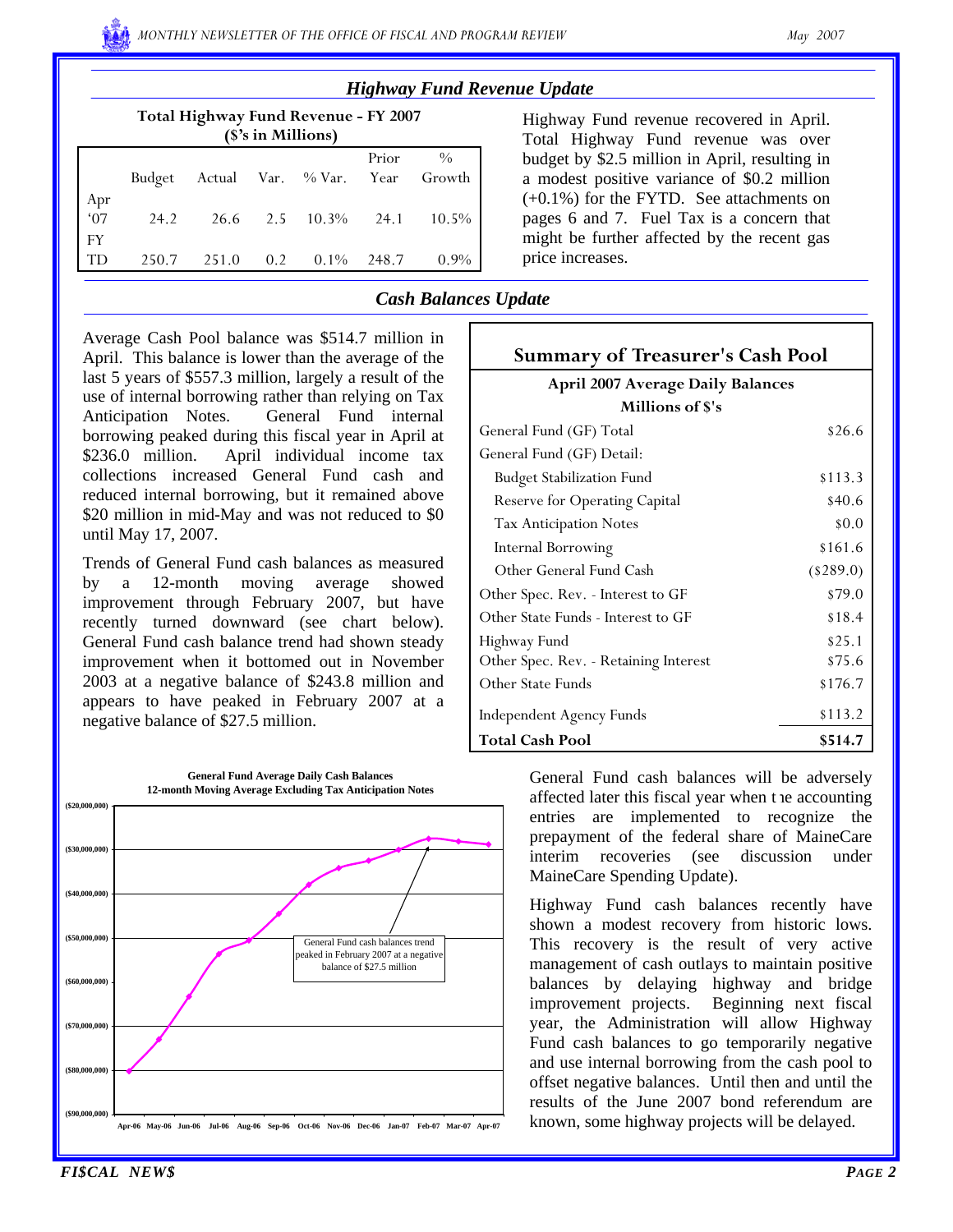## *Revenue Forecast Update*

As authorized by Maine Revised Statutes Title 5, §1710-G, the State Budget Officer called a special meeting of the Revenue Forecasting Committee (RFC) to look at current year, fiscal year 2007, revenue variances, individual income tax in particular. The Revenue Forecasting Committee (RFC) met on Thursday, May  $17<sup>th</sup>$  to review the major variances, both positive and negative for fiscal year 2007 and recommend changes. The only changes made on an on-going basis were changes to the estimates of revenue from the Racino in Bangor, which was being reviewed by special legislative request based on new information from the operators of the Racino.

Presented below are tables summarizing the RFC recommendations for revisions to General Fund and Fund for a Healthy Maine revenue above its March 2007 revenue forecast. The RFC recommendations are also available at the RFC's web page, http:// www.maine.gov/legis/ofpr/rfcmain.htm. While the RFC made no recommendations for changes to Highway Fund revenue, some members expressed concern about the gasoline tax, which had been running under projections. The increase in gasoline prices in recent months and seasonal supply issues may drive gasoline prices higher and curb consumption, reducing revenue further.

|                                    | <b>FY07</b>                                            | <b>FY08</b>     | <b>FY09</b>     | <b>FY10</b>     | <b>FY11</b>     |
|------------------------------------|--------------------------------------------------------|-----------------|-----------------|-----------------|-----------------|
| <b>Current Forecast</b>            | \$2,987,211,473                                        | \$3,057,687,944 | \$3,142,467,585 | \$3,245,731,326 | \$3,309,551,500 |
| Annual % Growth                    | 1.9%                                                   | 2.4%            | 2.8%            | 3.3%            | 2.0%            |
| Net Increase (Decrease)            | \$17,787,281                                           | \$492,048       | \$1,052,352     | \$1,515,934     | \$1,903,456     |
| <b>Revised Forecast</b>            | \$3,004,998,754                                        | \$3,058,179,992 | \$3,143,519,937 | \$3,247,247,260 | \$3,311,454,956 |
| Annual % Growth                    | 2.5%                                                   | 1.8%            | 2.8%            | 3.3%            | 2.0%            |
|                                    | Summary of Revenue Revisions by Major Revenue Category |                 |                 |                 |                 |
| Individual Income Tax              | \$20,500,000                                           | \$0             | s0              | \$0             | \$0             |
| Cigarette and Tobacco Tax          | $($ \$6,000,000)                                       | \$0             | \$0             | \$0             | \$0             |
| Estate Tax                         | \$3,000,000                                            | \$0             | \$0             | s0              | \$0             |
| Transfer to Municipal Rev. Sharing | (1,045,500)                                            | \$0             | \$0             | s0              | \$0             |
| Other Revenues                     | \$1,332,781                                            | \$492,048       | \$1,052,352     | \$1,515,934     | \$1,903,456     |
| Total Revisions - Inc. (Dec.)      | \$17,787,281                                           | \$492,048       | \$1,052,352     | \$1,515,934     | \$1,903,456     |

## **General Fund Summary**

#### **Fund for a Healthy Maine Summary**

|                               | <b>FY07</b>                                                   | <b>FY08</b>  | <b>FY09</b>  | <b>FY10</b>  | <b>FY11</b>  |  |  |  |  |  |  |
|-------------------------------|---------------------------------------------------------------|--------------|--------------|--------------|--------------|--|--|--|--|--|--|
| <b>Current Forecast</b>       | \$46,420,624                                                  | \$60,576,711 | \$63,055,886 | \$68,058,585 | \$71,788,653 |  |  |  |  |  |  |
| Annual % Growth               | $-1.0\%$                                                      | 30.5%        | 4.1%         | 7.9%         | 5.5%         |  |  |  |  |  |  |
| Net Increase (Decrease)       | \$3,989,370                                                   | \$616,945    | \$1,104,291  | \$1,326,187  | \$1,503,637  |  |  |  |  |  |  |
| <b>Revised Forecast</b>       | \$50,409,994                                                  | \$61,193,656 | \$64,160,177 | \$69,384,772 | \$73,292,290 |  |  |  |  |  |  |
| Annual % Growth               | $7.5\%$                                                       | 21.4%        | 4.8%         | 8.1%         | 5.6%         |  |  |  |  |  |  |
|                               | <b>Summary of Revenue Revisions by Major Revenue Category</b> |              |              |              |              |  |  |  |  |  |  |
| <b>Base Payments</b>          | \$3,728,051                                                   | \$0          | \$0          | \$0          | s0           |  |  |  |  |  |  |
| Racino Revenue                | \$261,319                                                     | \$616,945    | \$1,104,291  | \$1,326,187  | \$1,503,637  |  |  |  |  |  |  |
| Total Revisions - Inc. (Dec.) | \$3,989,370                                                   | \$616,945    | \$1,104,291  | \$1,326,187  | \$1,503,637  |  |  |  |  |  |  |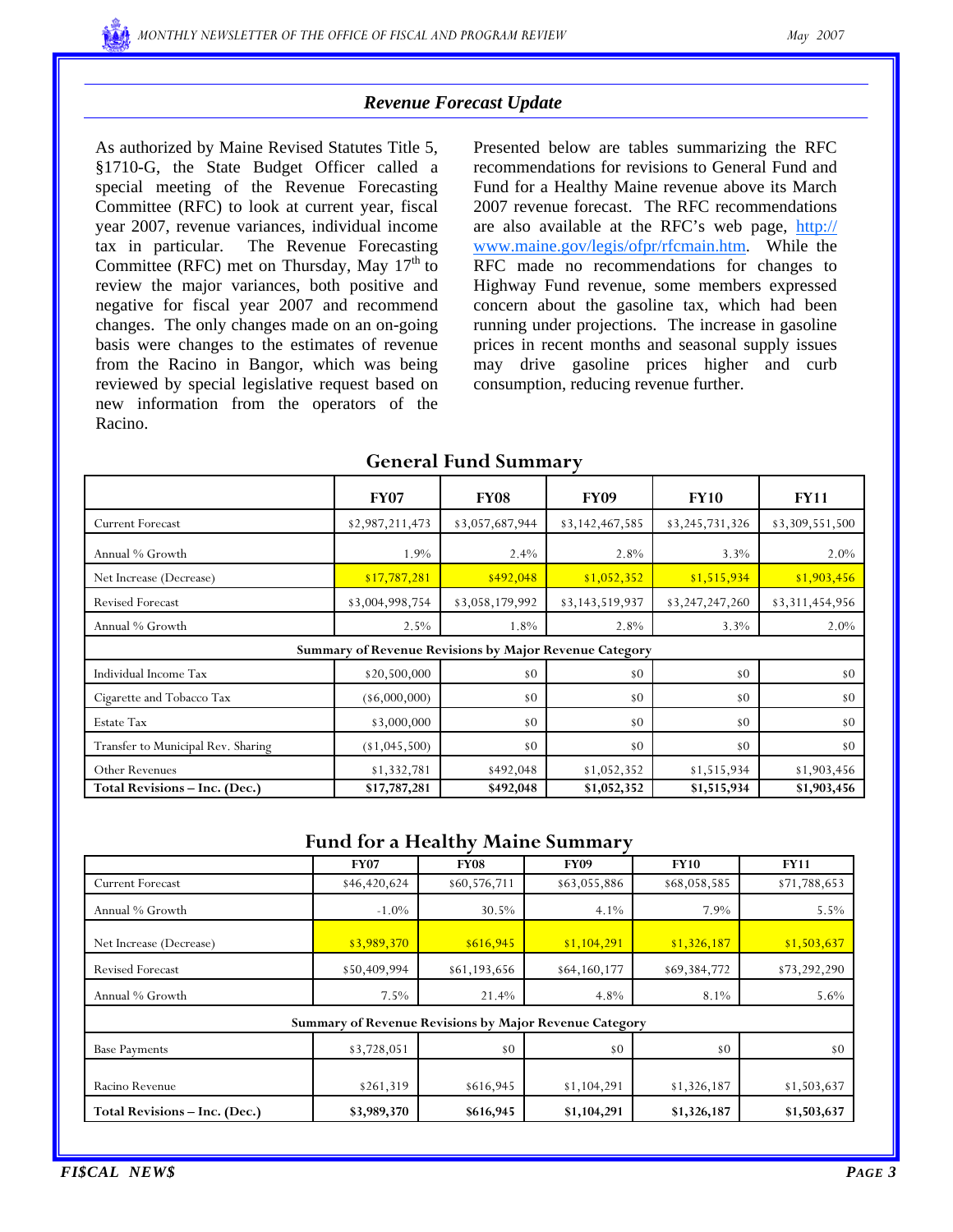

## *Maine's Credit Rating Update*

As part of the process for issuing general obligation bonds, typically each June, the State must make presentations about Maine's finances and economy to the 3 major credit rating agencies: Moody's Investors Service; Standard and Poor's; and Fitch Ratings. These ratings determine the interest rate for the bonds and consequently the cost of the bond issue. The better the credit rating, the lower the debt costs. Maine's credit rating is just one level down from the highest level of the 3 major rating agencies.

Two years ago, each of the rating agencies lowered Maine's credit rating within this  $2<sup>nd</sup>$  highest rating tier noting concerns about structural budget imbalances, tight liquidity (cash position) and depletion of reserves. This year's presentation to the rating agencies by members of the Administration focused on Maine's improvements in each of these areas. As a result, Standard and Poor's increased our credit rating from AA- to AA. The 2 other agencies affirmed our previous ratings. This June's bond issue will be approximately \$60 million, \$27 million of which will be Highway Fund bonds.

## *MaineCare Spending Update*

The Department of Health and Human Services (DHHS) continues to provide regular updates to the Appropriations Committee on MaineCare spending. The data reported in these updates and included in past issues of the Fiscal News track MaineCare spending and interim payments recoveries. Through May 11, 2007, week 45 of 52, data indicate the following:

- Interim payment recoveries (see Chart 1) for week 45 exceeded the trend of the last few months, but overall recoveries still look like they will fall approximately \$30 million (state and federal funds) short of the budget target of \$160 million. The State's share of this shortfall will depend on the amount and timing of the accounting entries made by DHHS and the State Controller to reconcile the prepayment of the Federal share of these recoveries (see April 2007 Fiscal News).
- The cap on weekly cycles of approximately \$34.7 million (state and federal funds), has now resulted in the deferral of claims payments totaling \$56.8 million (see Chart 2). The amount of the deferral continues to be greater than a weekly payment cycle and as a result providers are experiencing delays in payments of more than one week. In addition, the Department has now for the first time included hospital payments, which are made on a weekly estimated basis (the so called prospective interim payments or PIP's) in the deferral process.

In their  $May18<sup>th</sup> MaineCare briefing to the$ Appropriations Committee, DHHS indicated they have increased their estimate of the total MaineCare General Fund carry forward from \$54.4 million to \$66.1 million (state funds only). This increased estimate is the result of updated activity and corrections in the Department's forecasting methodology. After using the \$30 million contingency appropriation provided in PL 2007, c. 1, the estimated carry forward, deferred expenditures, from FY 07 to FY 08 is now estimated to be \$36.1 million.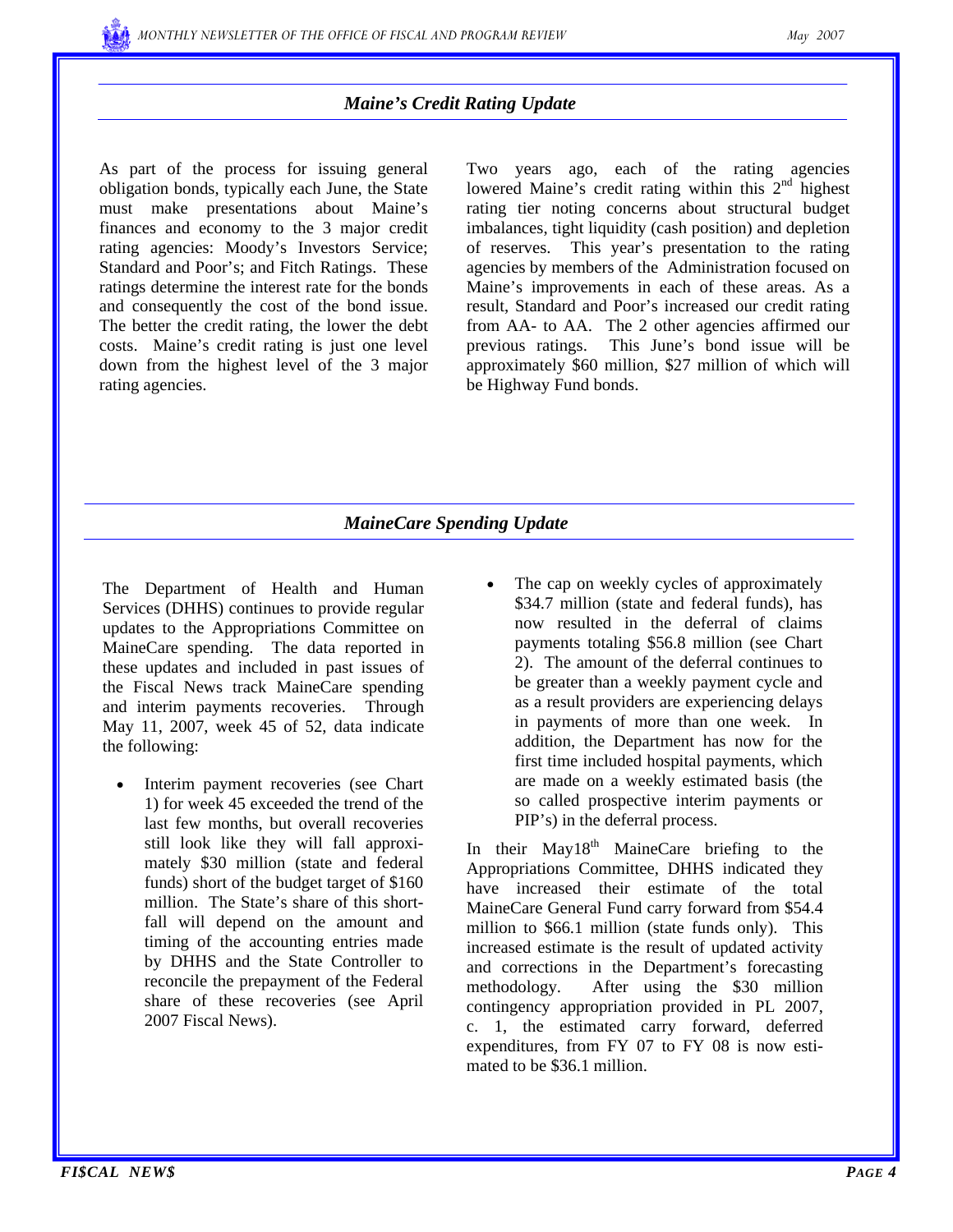## *MaineCare Spending Update (continued)*



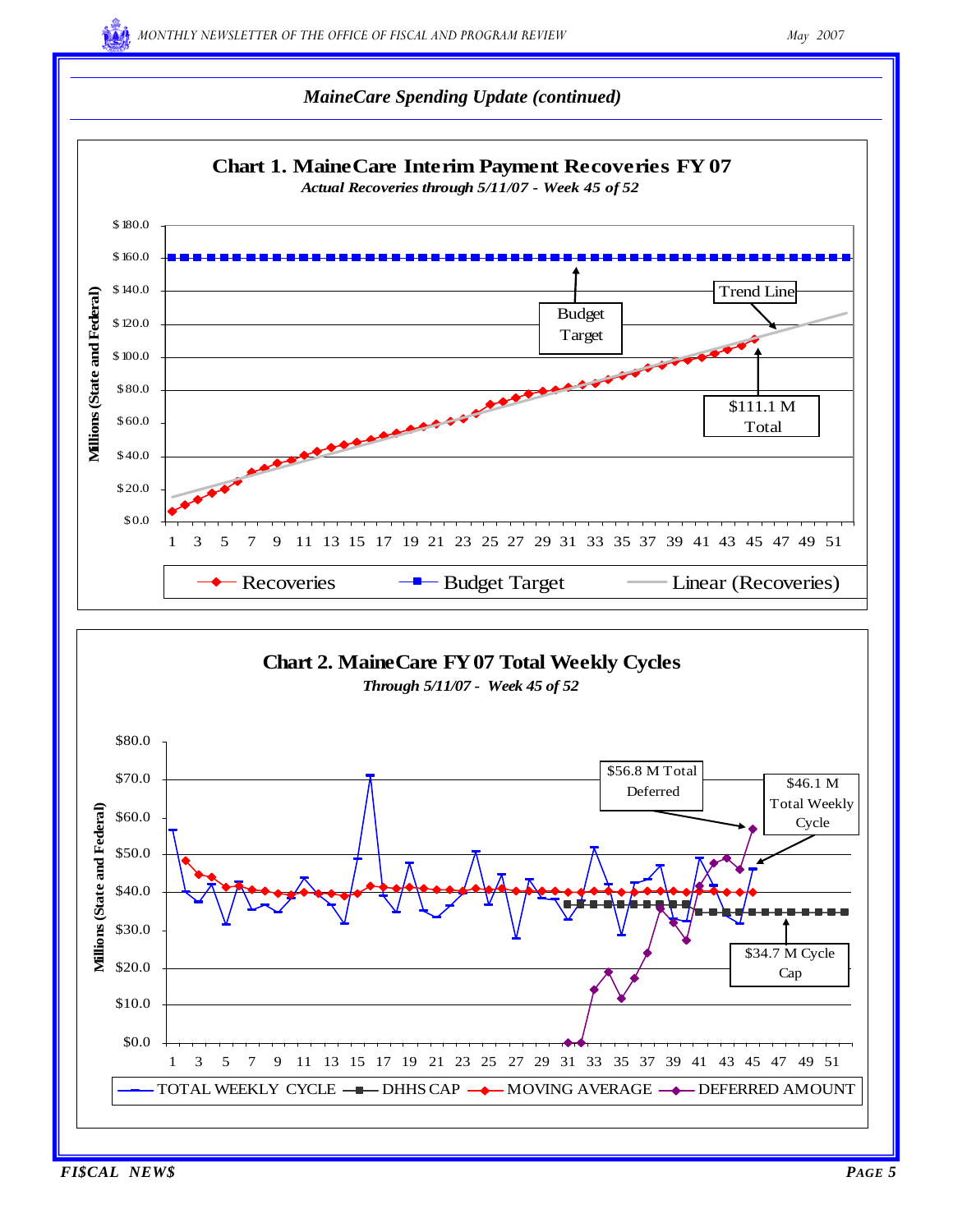# **General Fund and Highway Fund Revenue Fiscal Year Ending June 30, 2007 Reflecting March 2007 RFC Adjustments AND PL 2007, c. 1 (Emergency FY07 Supplemental Budget Bill)**

#### **APRIL 2007 REVENUE VARIANCE REPORT**

| <b>Revenue Line</b>                     | April '07<br><b>Budget</b> |                 | April '07<br><b>Variance</b> | <b>FY07 YTD</b><br><b>Budget</b> | <b>FY07 YTD</b><br><b>Actual</b> | <b>FY07 YTD</b><br><b>Variance</b> | <b>FY07 YTD</b><br>Variance % | <b>FY07 Budgeted</b><br><b>Totals</b> |
|-----------------------------------------|----------------------------|-----------------|------------------------------|----------------------------------|----------------------------------|------------------------------------|-------------------------------|---------------------------------------|
| <b>General Fund</b>                     |                            |                 |                              |                                  |                                  |                                    |                               |                                       |
| Sales and Use Tax                       | 74,120,899                 | 72,086,806.78   | (2,034,092.22)               | 729,403,322                      | 727,924,791.68                   | (1,478,530.32)                     | $-0.2%$                       | 974,740,367                           |
| Service Provider Tax                    | 4,509,578                  | 3,016,078.58    | (1,493,499.42)               | 35,627,254                       | 34,997,598.59                    | (629, 655.41)                      | $-1.8%$                       | 48,911,765                            |
| Individual Income Tax                   | 269,824,851                | 288,531,875.61  | 18,707,024.61                | 1,047,386,708                    | 1,068,200,599.91                 | 20,813,891.91                      | 2.0%                          | 1,327,119,508                         |
| Corporate Income Tax                    | 23,538,000                 | 26,196,012.91   | 2,658,012.91                 | 130,079,808                      | 132,737,820.49                   | 2,658,012.49                       | 2.0%                          | 172,078,755                           |
| Cigarette and Tobacco Tax               | 12,962,604                 | 11,300,493.83   | (1,662,110.17)               | 136,213,522                      | 131,657,353.89                   | (4,556,168,11)                     | $-3.3%$                       | 164,502,981                           |
| Public Utilities Tax                    | $\mathbf{0}$               | 0.00            | 0.00                         | (1,737,832)                      | (1,854,396.00)                   | (116, 564.00)                      | $-6.7\%$                      | 16,891,746                            |
| <b>Insurance Companies Tax</b>          | 12,121,770                 | 7,317,942.52    | (4,803,827.48)               | 39,240,212                       | 32,713,789.65                    | (6,526,422.35)                     | $-16.6%$                      | 76,336,389                            |
| Estate Tax                              | 3,505,457                  | 4,697,886.74    | 1,192,429.74                 | 38,443,670                       | 41,980,038.35                    | 3,536,368.35                       | 9.2%                          | 52,465,498                            |
| Property Tax - Unorganized Territory    | $\mathbf{0}$               | 0.00            | 0.00                         | 10,150,628                       | 10,403,375.00                    | 252,747.00                         | 2.5%                          | 11,597,312                            |
| Income from Investments                 | (367, 025)                 | (625,067.32)    | (258, 042.32)                | 1,137,375                        | 922,415.08                       | (214,959.92)                       | $-18.9%$                      | 1,517,319                             |
| Transfer to Municipal Revenue Sharing   | (18,971,662)               | (19,881,369.48) | (909, 707.48)                | (99,067,354)                     | (100, 156, 901.36)               | (1,089,547.36)                     | $-1.1%$                       | (128, 665, 369)                       |
| <b>Transfer from Lottery Commission</b> | 3,798,827                  | 3,911,797.05    | 112,970.05                   | 41,787,094                       | 42,038,985.68                    | 251,891.68                         | 0.6%                          | 50,334,250                            |
| Other Revenue                           | 23, 237, 315               | 16,880,602.24   | (6,356,712.76)               | 166,404,824                      | 166,513,618.45                   | 108,794.45                         | 0.1%                          | 219,380,952                           |
| Totals                                  | 408,280,614                | 413,433,059.46  | 5,152,445.46                 | 2,275,069,231                    | 2,288,079,089.41                 | 13,009,858.41                      | 0.6%                          | 2,987,211,473                         |
| <b>Highway Fund</b>                     |                            |                 |                              |                                  |                                  |                                    |                               |                                       |
| <b>Fuel Taxes</b>                       | 17,033,267                 | 17,023,686.74   | (9,580.26)                   | 169,021,936                      | 168, 332, 477.56                 | (689, 458, 44)                     | $-0.4%$                       | 227,484,941                           |
| Motor Vehicle Registration and Fees     | 5,918,415                  | 8,297,704.87    | 2,379,289.87                 | 67,435,567                       | 68, 687, 072. 78                 | 1,251,505.78                       | 1.9%                          | 86,476,317                            |
| <b>Inspection Fees</b>                  | 317,523                    | 295,391.00      | (22, 132.00)                 | 3,566,725                        | 3,576,974.90                     | 10,249.90                          | 0.3%                          | 4,379,756                             |
| Fines                                   | 167,535                    | 150,460.97      | (17,074.03)                  | 1,651,931                        | 1,430,018.63                     | (221, 912.37)                      | $-13.4%$                      | 2,018,239                             |
| Income from Investments                 | 60,000                     | 99,715.01       | 39,715.01                    | 676,643                          | 699,998.88                       | 23,355.88                          | 3.5%                          | 795,000                               |
| Other Revenue                           | 662,941                    | 782,300.30      | 119,359.30                   | 8,363,445                        | 8,227,875.14                     | (135, 569.86)                      | $-1.6%$                       | 9,603,076                             |
| <b>Totals</b>                           | 24,159,681                 | 26,649,258.89   | 2,489,577.89                 | 250,716,247                      | 250,954,417.89                   | 238,170.89                         | 0.1%                          | 330,757,329                           |